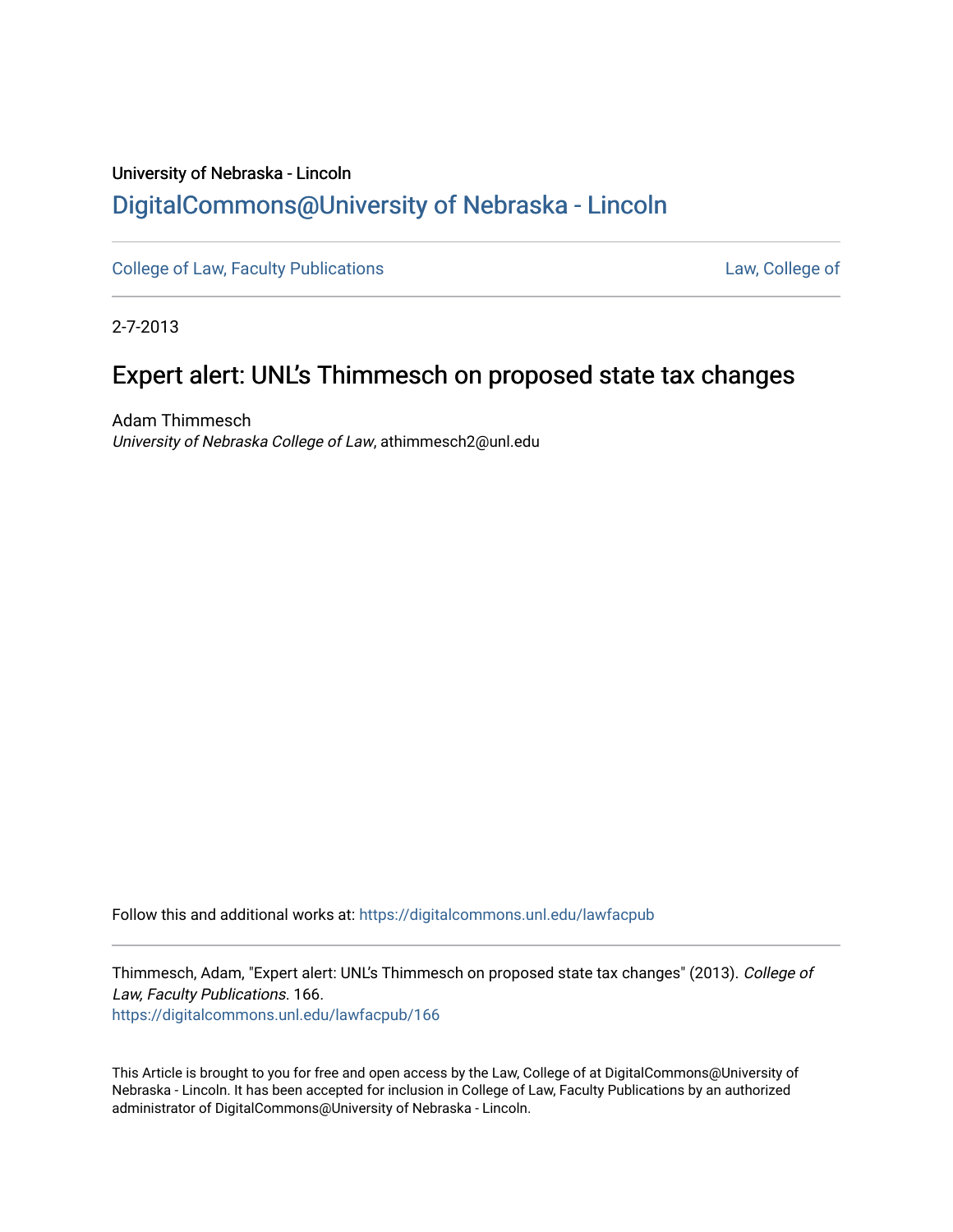### **UNL News Blog, February 7, 2013**

<http://newsroom.unl.edu/blog/?m=201302>

# **[Expert alert: UNL's Thimmesch on proposed state tax](http://newsroom.unl.edu/blog/?p=1506)  [changes](http://newsroom.unl.edu/blog/?p=1506)**

Thursday, February 7th, 2013

*In January, Gov. Dave Heineman proposed big changes to the state's tax system, including the the elimination of the state's corporate and personal income taxes. Other proposals would eliminate corporate taxes and make more limited changes to income taxes. [Adam Thimmesch](http://law.unl.edu/facstaff/faculty/resident/athimmesch.shtml), assistant professor of law at the [University of Nebraska College of Law,](http://law.unl.edu/) studies constitutional limitations imposed on state taxing power and instructs students on the structure and content of the tax system. As debate on the topic begins, we asked Prof. Thimmesch to analyze the proposals and provide us some food for thought.*

#### **Governor proposes dramatic changes to state tax system**

In his **State of the State address on Jan. 15, Gov.** Heineman proposed sweeping changes to the Nebraska state tax system. One proposal would completely eliminate the state's corporate and personal income taxes, while an alternative proposal would eliminate the corporate income tax but make more limited changes to the personal income tax. Both proposals include modifications to the state's sales tax laws that are intended to offset the lost revenue from the income-tax reductions. The Governor should be applauded for putting tax reform at the forefront of this legislative session. With any major tax reform, however, many issues need to be considered. A few of those issues are discussed below.

#### **Revenue Neutrality**

The Governor has indicated that he wants his proposal to be revenue-neutral—meaning that the net taxes collected by the state after the modifications would be the same as they are today. The state's income taxes currently raise approximately \$2.4 billion, and, to achieve revenue neutrality, the Governor has proposed eliminating certain tax exemptions contained in the state's sales tax laws. The particular exemptions that would be eliminated have been the focus of much of the early discussion regarding the Governor's proposal. However, regardless of the specific exemptions ultimately revoked, it is assured that the proposal would result in certain Nebraskans paying less in state taxes and certain Nebraskans paying more in state taxes. How that burden would be allocated cannot be certain at this time, but we must be mindful of that factor. Any sales tax increase will impact both the constituencies that are *directly* paying the new tax and others who will be *indirectly* impacted by that tax.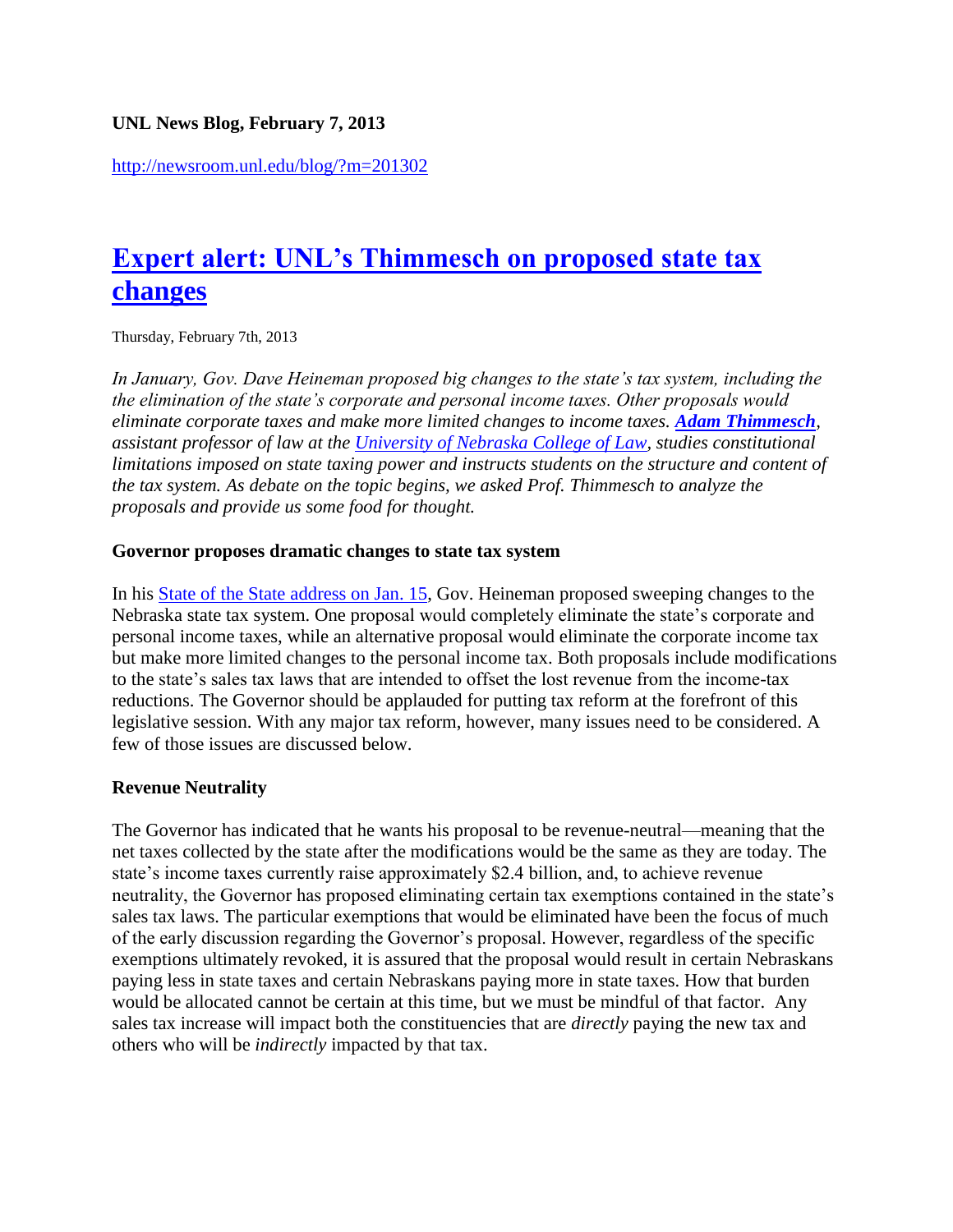For example, the Governor's proposal focuses on sales tax exemptions for manufacturers, agriculture, medical equipment and medicine, and purchases by exempt organizations (charities, churches, etc.). It is easy for people who are not in those industries to perceive that those tax increases will not impact themselves. However, a sales tax increase on those organizations and industries would also impact their investors, employees, customers and the people that they serve—all of whom may be fellow Nebraskans. Like an income tax, the cost of a sales tax ultimately must be borne by some individual. Someone must pay for revenue neutrality. Thus, if the Governor's proposal is enacted, it is clear that certain Nebraskans will end up paying more in state taxes even though they would be relieved of an income tax burden.

# **Distributional Effects of any Changes**

One particularly sensitive aspect of the Governor's proposal is how the additional sales tax burden would be allocated among Nebraskans of different income levels. Of the state's three major taxes (income taxes, sales taxes, and property taxes), only the income tax is a progressive tax. The state sales and property taxes, alternatively, are generally regressive. (A progressive tax is a tax that consumes a higher percentage of a person's income as his or her income increases. A regressive tax is a tax that consumes a higher percentage of a person's income as his or her income *decreases*.) If the state is going to shift its tax burden away from income taxes and more heavily onto the sales tax, the tax system will likely become more regressive. When considering fundamental tax reform, then, we should be aware of the distributional effects of any changes and determine whether we are comfortable with those changes. We need to fund government with revenue some way. The question is how we want that burden distributed among our population. Do we want a state where lower-income residents pay a higher percentage of each paycheck in state taxes than do higher-income residents? Or do we not care about regressivity as long as those with higher incomes send more aggregate tax dollars to Lincoln than those with lower incomes?

#### **Structural Impacts of any Changes**

Eliminating the state's income taxes would cause a systematic change to how we fund our government here in Nebraska. That proposal leads to several questions about the overall structure of our tax system.

#### *First, are there benefits from having an income tax?*

The state's income taxes are certainly complex and impose costs on persons and organizations doing business in Nebraska. Eliminating those taxes would thus reduce compliance costs and out-of-pocket tax expenditures (ignoring, for the moment, the potential increased sales taxes paid by Nebraskans). Those are laudable goals, and economists and our legislators should analyze the likelihood of success for the Governor's proposal on those metrics. However, regardless of those perceived benefits, we must recognize that the income tax does play a significant role in our current tax system. Two benefits are particularly of note.

First, having an income tax offers a broader base of taxation in the state, which gives it more flexibility in times of fiscal troubles. Eliminating the income tax would put more pressure on the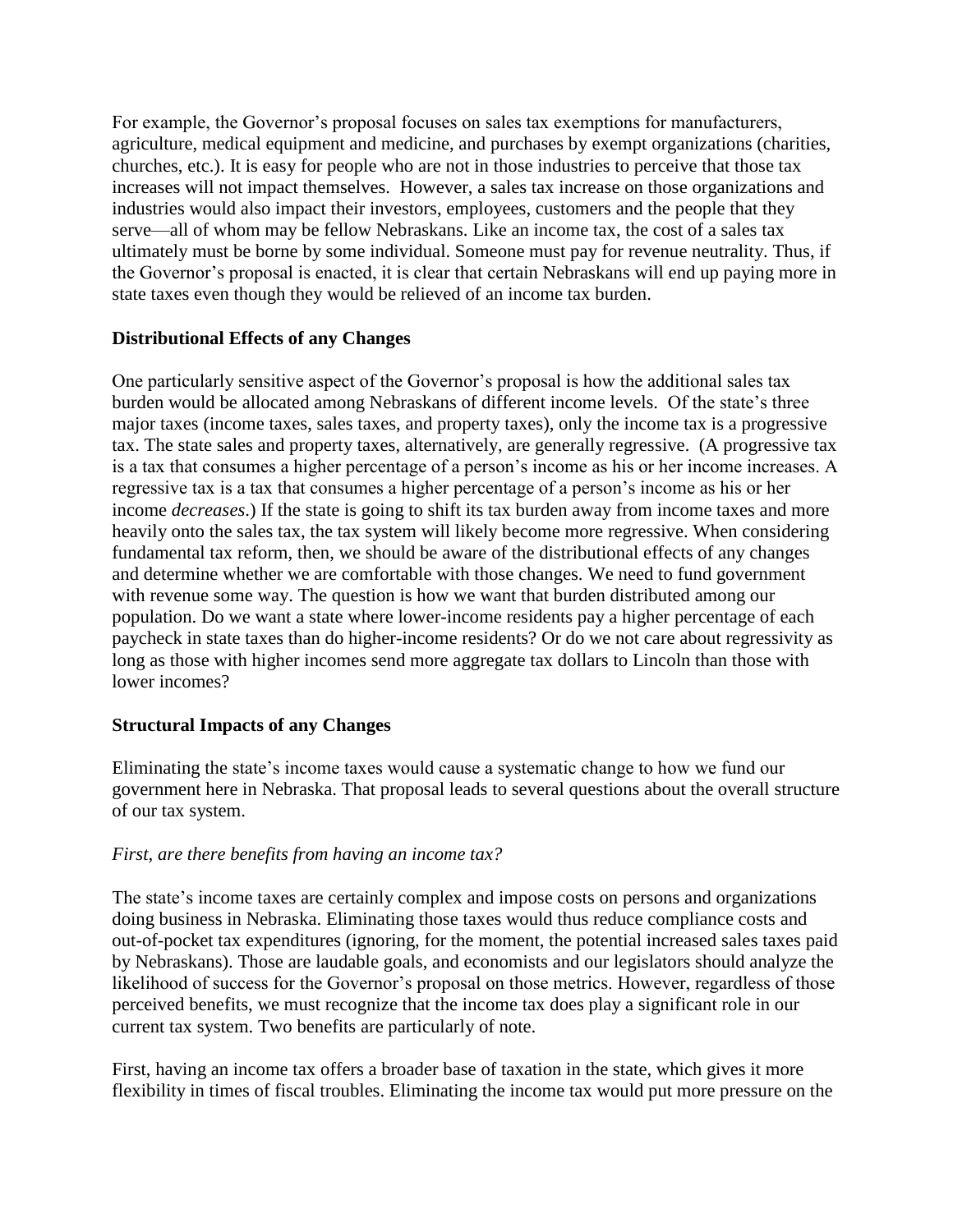legislature to fund the state by raising sales taxes. That may be a difficult task in recessionary times when consumer spending is down and the legislature otherwise wants to *encourage* spending. Second, income taxes help to offset the general regressivity in our current tax system. (This point is addressed more fully above.) Care should be given to determining how the additional sales tax burdens from the Governor's proposal would be allocated among Nebraskans of different income groups and how that allocation reflects how we want to raise revenue in the state.

#### *Second, is our sales tax system healthy enough to shoulder the burden?*

Eliminating the income tax in favor of higher sales taxes would place greater emphasis on the proper functioning of our state sales tax. Therefore, another factor to consider is the overall health of our sales tax system and whether it is well designed to shoulder that burden. Our state sales tax was enacted in 1967. At that time, the economy was centered on the sale of tangible goods, and our sales tax system reflects that history. Currently, the Nebraska sales tax applies to the sale of goods and some services, but it does not apply to *all* services. This is one instance where the sales tax picks "winners and losers," something that the Governor has specifically said that he wants to address with his reform proposal. If we are going to be serious about reforming our tax system, and we are going to rely more heavily on sales tax, it makes sense to consider shoring up this structural deficiency. The state should also consider what actions it will take to protect its sales tax base from online retailers who do not collect and remit the state's sales tax and from increased sales of digital products. Modernizing those aspects of our sales tax system could help the Governor to achieve his goal of revenue neutrality without wholesale eliminations of sales tax exemptions that have adequate normative support.

On the latter point, it is worth noting that most of the exemptions currently contained in the Nebraska sales tax laws are consistent with what tax experts would label an "ideal" sales tax and with the sales taxes enacted in other states. Elimination of those exemptions would thus cause our sales tax to diverge from those models. Consequently, in addition to the other issues discussed herein, our legislators must consider whether they desire to further diverge from an ideal sales tax system (and a system that provides exemptions like our neighboring states) to fund an income tax reduction.

# *Finally, should state property taxes be included in these changes?*

Property taxes are largely a local matter. However, state funding has an enormous impact on state and local governments and the taxes that must be collected via property taxation. Any reform discussion should also include a discussion of the role of property taxes in Nebraskans' overall tax burdens.

# **Conclusion**

The coming weeks and months will undoubtedly see significant discussion regarding the Governor's tax proposal. Much of that discussion will focus on the impacts of removing sales tax exemptions for certain industries or products, but a range of other issues should be also considered. Principally: